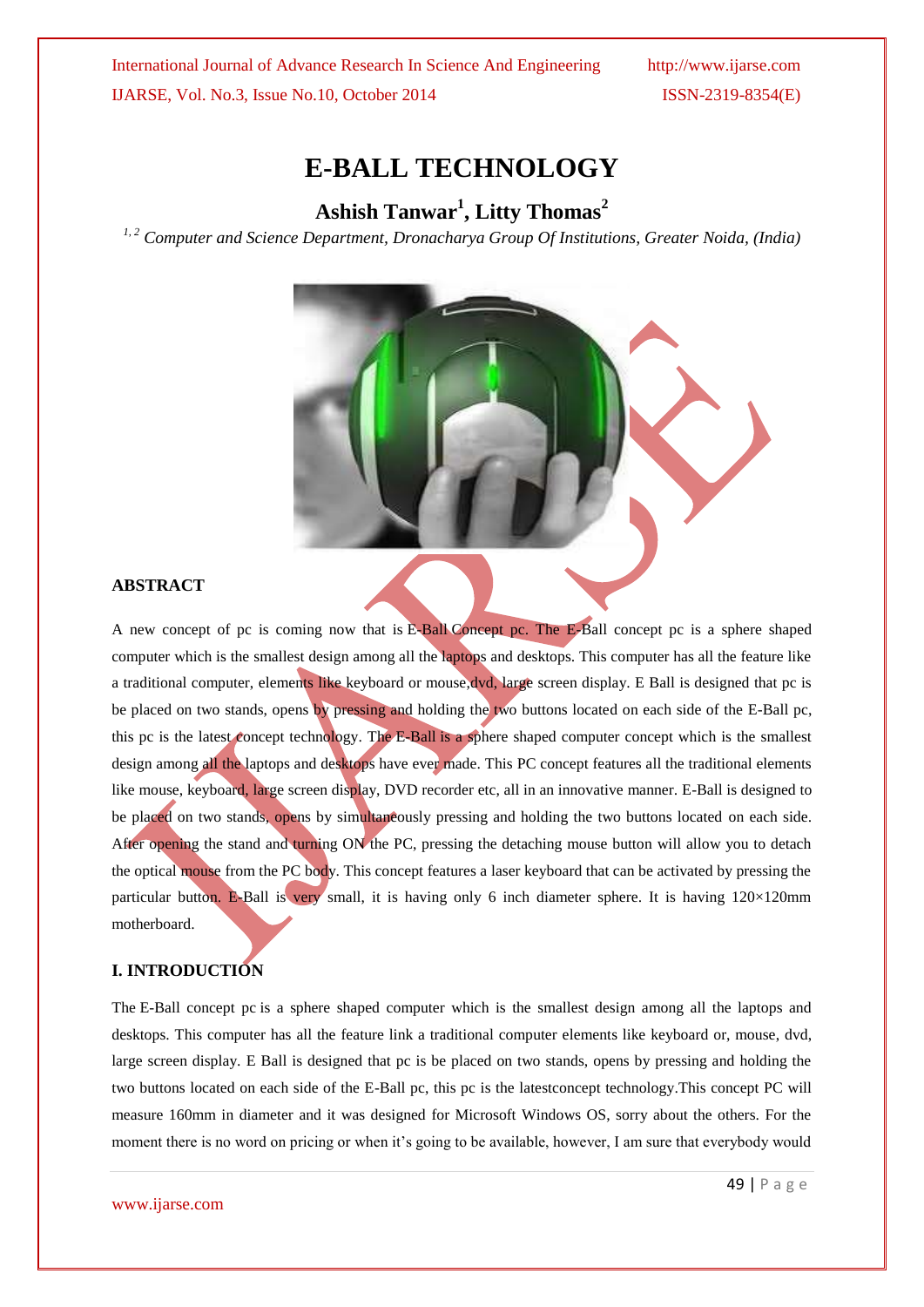like to see a small spherical PC like this one. It is Design by APOSTOL TNOKOVSKI. It's not going to be like a PDA, its going to be a PC with all conventional components like (1) mouse, (2) keyboard,(3) normal screen. As it is spherical in shape, it draws everybody's attention. E-Ballis designed to be placed on two stands, opens by simultaneously pressing andholding the two buttons located on each side.**E Ball**concept pc don't have any externaldisplay unit.



## **II. FEATURES**

It contain I-Tech virtual keyboard with dual core processor,2gb RAM,350-500 GB harddrive,integrated graphics and sound card.It contains wireless optical mouse and laser keyboard, and LCD projector.It has around 350- 600GB of Hard Disk Drive.It contains 5GB RAM.It has two 50W speakers.It has LAN and WLAN card and a Web cam.



#### **2.1 Processor**

Intel Core is a brand name used for various mid-range to high-end consumer andbusiness microprocessor made by Intel. The current lineup of Core processors includesthe latest following processors: Intel Core i7 Intel Core i5Intel Core i3 Intel CoreIntel Core Intel Core 2 Duo

Intel Core 2 Solo Intel Core 2 QuadThe e-ball pc basically uses Intel core 2 Duo processor. Figure shown below shows theIntel core 2 duo processFIGURE (I)

#### **2.2 Ram**

www.ijarse.com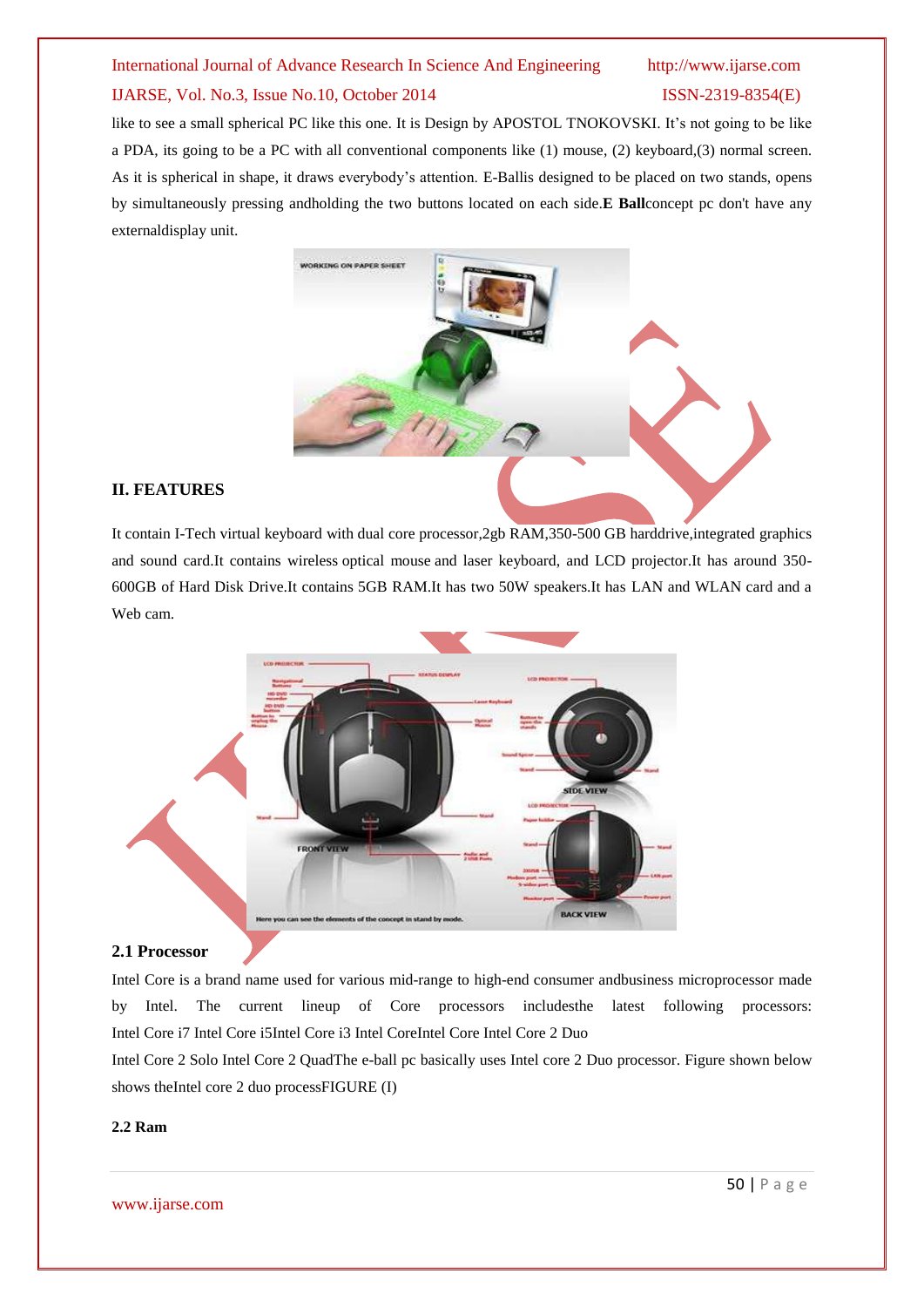#### International Journal of Advance Research In Science And Engineering http://www.ijarse.com

#### IJARSE, Vol. No.3, Issue No.10, October 2014 ISSN-2319-8354(E)

RAM stands for Random Access memory. It gets the word "random"becauseinformation can be accessed in non-sequential order. Though the data itself is storedtighter, it could be anywhere in the "container" or amount of RAM available. RAM ismeasure in "bits", and 8 bits equal to 1 byte. A kilobyte is equal to 1024 bits, andmegabyte is equal to 1024 kilobyte. The E-BALL pc uses 2gb of RAM.

There are two type of ram: **SRAM N DRAM**

#### **Elements of E-Ball**

It contains wireless optical mouse and laser keyboard, and LCD projector.It has around 350-600GB of Hard Disk Drive.It contains 5GB RAM. It has two 50W speakers. It has LAN and WLAN card and a Web cam. When you want to carry it around you can easily "pack it" into a ball. This is a futuristic concept, and this, I think, is how the future computers will look like. This device has an optical keyboard and an holographic display. So you don't have a physical keyboard and no monitor! Still, the mouse is physical but it fits in to the computer when you want to carry it around. The bad thing about using a virtual keyboard is that you need a smooth surface, otherwise I don't know how will you be able to use it. It is strange enough to call this device a computer, because it is so small, but as far as I know it doesn't lack any hardware part and tends to be a future machine found in any house or office. I don't know exactly how this computer will be powered but Ibattery so think it will have a powerful you will have a great stand by time.

#### **Working of E-Ball:**

E Ball concept pc don't have any external display unit,it has a button when you press this button a projector will pop and it focus the computer screen on the wall which can be adjusted with navigation keys. If there is no wall then it has a paper sheet holder that divides into three pieces like an umbrella just after popping up,and it will show desktop on the paper sheet. Also, the E-Ball PC supports a paper holder and the paper sheet on the holder could act like a screen where you can watch movies or something. This concept PC will measure 160mm in diameter and it was designed for Microsoft Windows OS. E-Ball concept pc has a laser keyboard that is fully a concept keyboard that is visible when the pc is in working. The keyboard is not physical - it is interpreted by lasers that appear after press the respective button. It recognizes your fingers with the help of anIR sensor when you are typing at a particular place, while the mouse is a pop out wonder making this an existing piece of technology.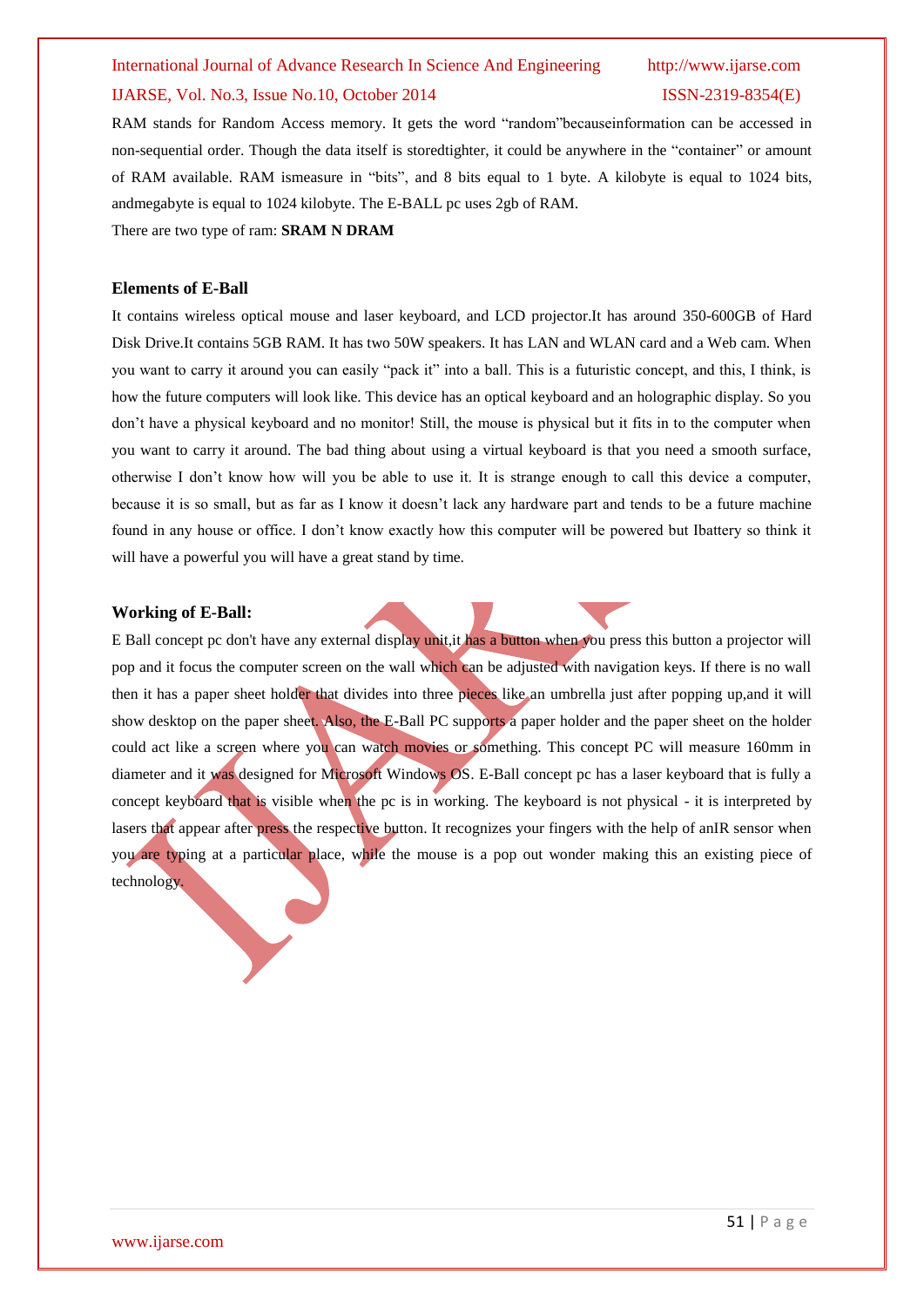# **POWER ON ACTIVATING THE LASER KEYBOARD**

The software interface of E-Ball concept pc is highly stylized with icons that can be remembered easily that support all type of windows operating system. E-Ball concept pc work very easy while you are making video presentations, listening music watching large screen movies, and chatting on the net.

**5 simple step and you can use-**press and hold the power buttonfor 5 sec. adjust the LCD

Projector, detach the optical mouse. Activate the virtual mouse ,do whatever you want.

Essential Parts of e-ball-

1. Virtual keyboard

A virtual keyboard is a projection keyboard that is projected and touched on any flat surface. Virtual keyboard basically uses the principle of sensor technology and artificial intelligence to let users work on any surface. Whenever we press the keyboard button, it is projected optically on the flat surface and, as the user touches the image of the key, the optical device detects the stroke and sends it to the computer. Virtual keyboard basically consists of three components:-

### **a. The Sensor Module**:-

The sensor module serves as the eyes of the Keyboard Perception technology.TheSensor Module operates by locating the user's fingers in3-D space and tracking the intended keystrokes.



#### **b. IR-light source:-**

The Infrared Light Source emits a beam of infrared light. This light beam is designed to overlap the area on which the keyboard pattern projects. This is done so as to illuminate the user's fingers.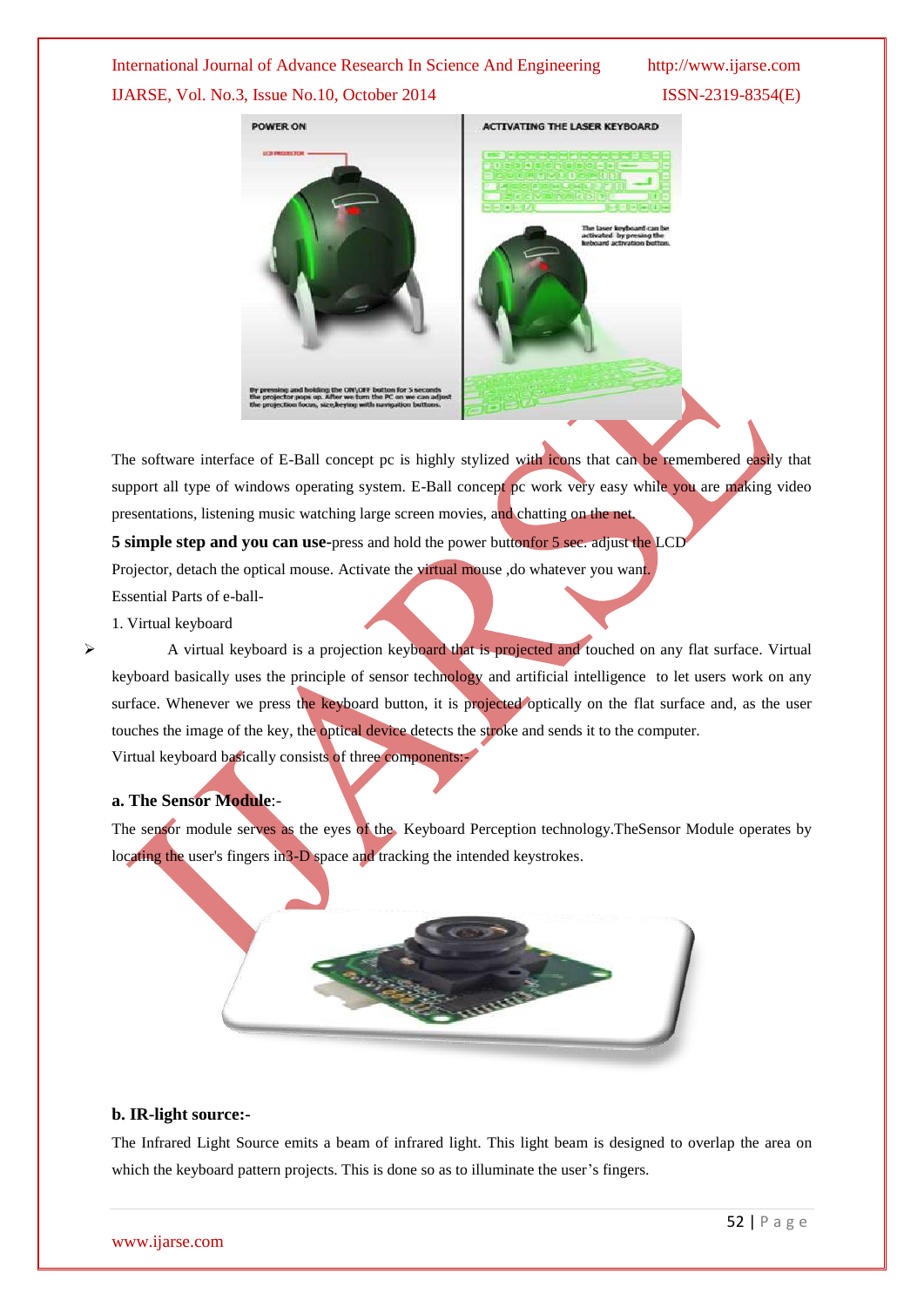

**IR** –light Source Pattern Projector

#### **c. The Pattern Projector**

The Pattern Projector basically presents the image of the keyboard. This image can be projected on any flat surface. The projected image is that of a standard qwerty-keyboard, with all the keys and control functions as in the keyboard.

#### **III. PROJECTOR**

E-BALL that is the concept pc basically uses LCD projector.*LCD*stands for liquid crystal display. LCD projectors are systems that display or *project* information or video onto a flat surface.Video signals are comprised of three colors: red, green, and blue.LCD projectors contain a separate glass panel for each. Each panel consists of two plates of glass with a layer of liquid crystal between them. When a charge is applied, the crystals open to allow light through or close to block it. This opening and closing of pixels is what forms the image.

Two types of projectors used-

#### **1. LCD Projector**

An LCD projector is a type video projector for displaying video, images or computer data on a screen or other flat surface. It is a modern equivalent of the slide projector or overhead projector. To display images, LCD (liquid-crystal display) projectors typically send light from a metal-halide lamp through a prism or series of dichroic filters that separates light to three polysilicon panels – one each for the red, green and blue components of the video signal. As polarized light passes through the panels (combination of polarizer, LCD panel and analyzer), individual pixels can be opened to allow light to pass or closed to block the light.

The combination of open and closed pixels can produce a wide range of colors and shades in the projected image.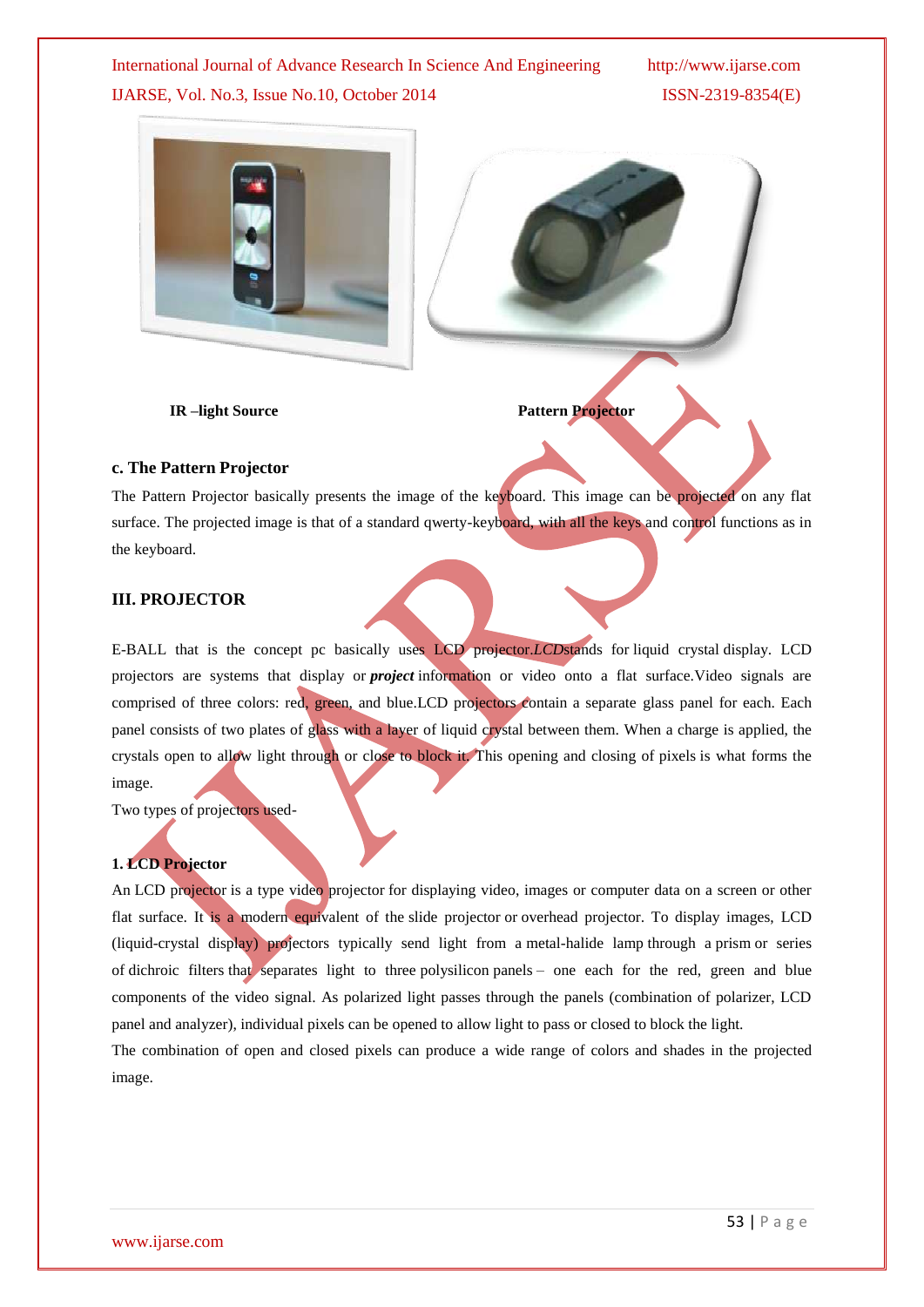

#### **2. DLP Projector**

Digital Light Processing (DLP) is a type of projector technology that uses a digital micromirror device. It was originally developed in 1987 by Dr. Larry Hornbeck of Texas Instruments. While the DLP imaging device was invented by Texas Instruments, the first DLP based projector was introduced by Digital Projection Ltd in 1997. Digital Projection and Texas Instruments were both awarded Emmy Awards in 1998 for the DLP projector technology. DLP is used in a variety of display applications from traditional static displays to interactive displays and also non-traditional embedded applications including medical, security, and industrial uses



#### **IF THERE IS NO WALL?**

When we are working in an open place we can make use of a paper sheet as a screen.Paper sheet holder is placed at the back panel of this computer.The holder can be opened by pressing it in the lower part

#### **SCENARIO IN USE**

www.ijarse.com